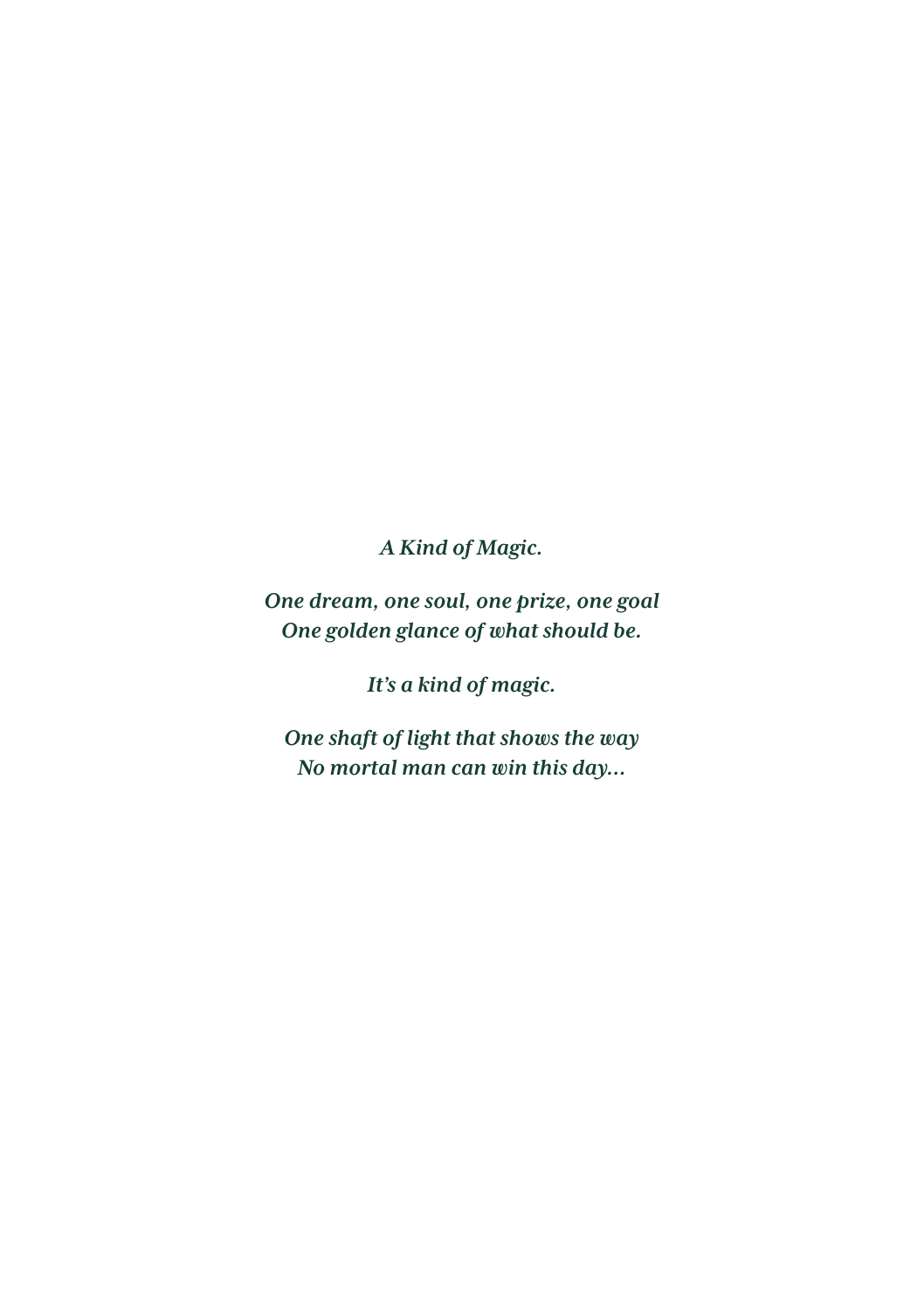

**Cocktails Beer & Cider Non-Alcoholic Spirits Wine by the Glass Sparkling Wine & Champagne White Wine Rosé Red Wine Sweet Wine Half Bottles 375ml Magnums 1500ml Jeroboam 3000ml**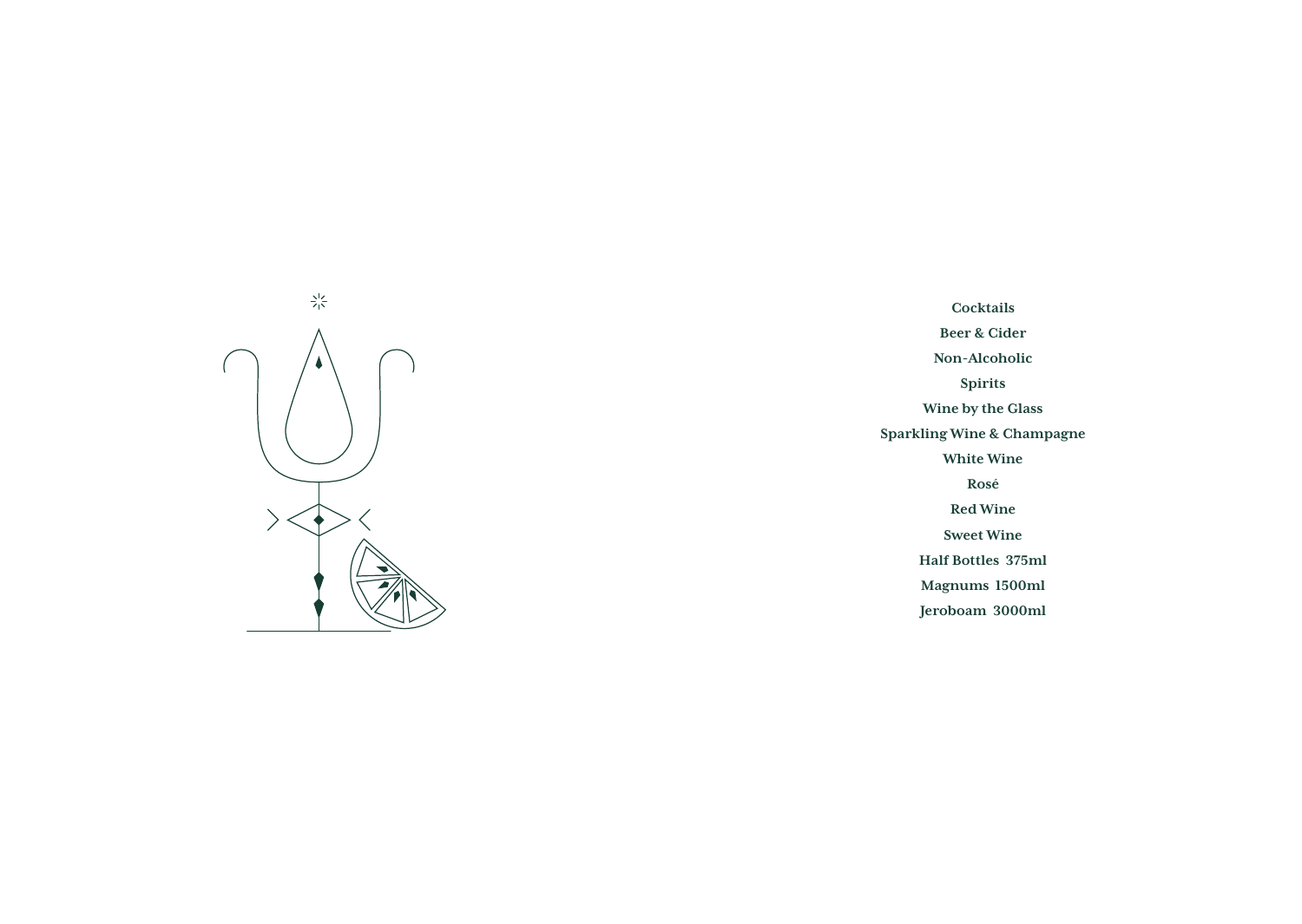| Cocktails                                                                             |    | Beer & Cider                                                      |         |
|---------------------------------------------------------------------------------------|----|-------------------------------------------------------------------|---------|
| Summer in the Shade<br>Vodka, Peppermint Tea, Lemon                                   | 21 | Estrella Damm<br>Lager 4.60% Barcelona, Spain                     | 10      |
| Gin Cooler<br>Gin, Lime, Cucumber, Basil                                              | 22 | Hop Nation Rattenhund Traditional<br>Pilsner 4.80% Footscray, Vic | 12      |
| La Riviera<br>Gin, Bergamot, Dry Vermouth                                             | 23 | Prickly Moses Otway Light<br>Lager 3.00% Barongarook West, Vic    | 9       |
| Oaxaca a Romero<br>Rosemary & Lemon-infused Tequila, Mezcal, Lime                     | 24 | Stone & Wood Green Coast<br>Lager 4.70% Northern Rivers, N.S.W.   | $_{11}$ |
| Heartstarter                                                                          | 25 | La Sirene Citray Sour<br>Farmhouse Sour 4.50% Alphington, Vic     | 13      |
| Coffee-infused Dubonnet, Gin, Dolin Bitter, Orange Bitters<br>Blackberry Tart Martini | 24 | Bright Brewery M.I.A.<br>IPA 6.50% Bright, Vic                    | 16      |
| Marionette Mure, Rum, Lemon                                                           |    | Boatrocker<br>Stout 6.10%<br>Braeside, Vic                        | 15      |
| Mocktails                                                                             |    | Heaps Normal Quiet XPA                                            | 10      |
| Garden Party<br>Seedlip Spice 94, Orgeat, Lime                                        | 14 | Extra Pale Ale 0.05% Canberra, A.C.T.                             |         |
| Peppermint Iced Tea<br>Housemade Peppermint Tea, Lemon                                | 7  | Farmyard 'Syder' Pink Lady<br>Apple Cider 5.00% Yarra Valley, Vic | 13      |

| Non-Alcoholic                                       |  |   |
|-----------------------------------------------------|--|---|
| Dry Tonic                                           |  | 6 |
| Lemonade                                            |  | 6 |
| Dry Ginger Ale                                      |  | 6 |
| Ginger Beer                                         |  | 6 |
| Coke                                                |  | 6 |
| Coke No Sugar                                       |  | 6 |
| Unlimited Little Penguin Sparkling Water Per Person |  | 5 |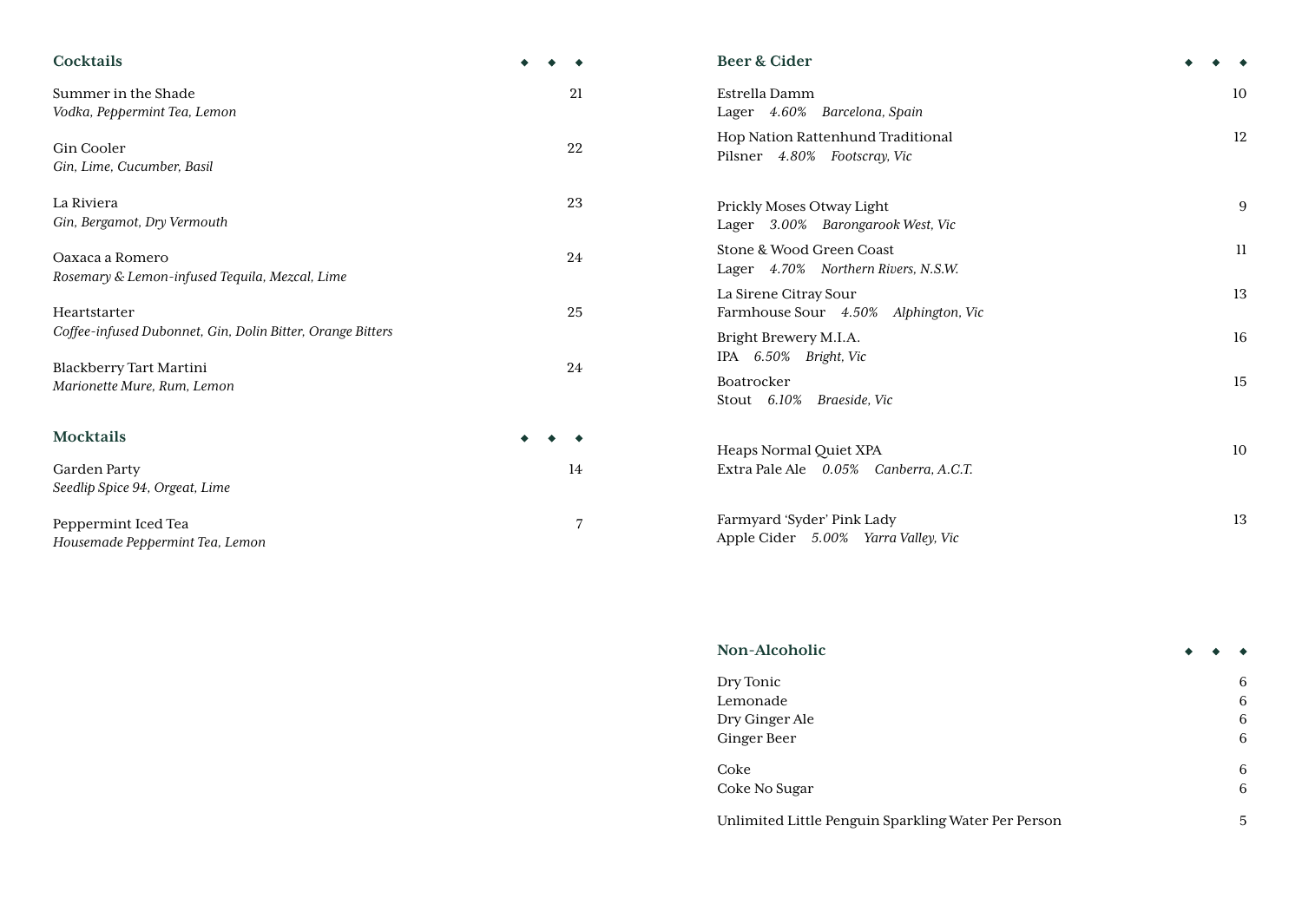| Aperitif                                         |                 | <b>Tequila &amp; Mezcal</b>                               |              |
|--------------------------------------------------|-----------------|-----------------------------------------------------------|--------------|
| Dolin Dry France                                 | 9               | Cazadores Blanco Mexico                                   | $\mathbf{u}$ |
| Dolin Bitter France                              | 9               | Herradura Plata Mexico                                    | 14           |
| Suze France                                      | 12              | Gran Centenario Reposado Mexico                           | 13           |
| Pampelle France                                  | 11              | Don Julio Añejo Mexico                                    | 16           |
| Adelaide Hills Rose Vermouth S.A.                | 11              |                                                           |              |
| Maidenii Classic Vermouth Vic                    | 14              | 400 Conejos Mezcal Joven Mexico                           | 13           |
| Never Never Distilling Co 'Fancy Fruit Cup' S.A. | 13              | Ilegal Reposado Mezcal Mexico                             | 15           |
| Antica Formula Italy                             | 12              | Rum & Rhum                                                |              |
| Gin                                              | $\blacklozenge$ | Flor de Caña 4 Year 'Extra Seco' Nicaragua                | 12           |
| Pickett & Co x Anther 'Altitude' Gin Vic         | 12              | Stolen White Trinidad                                     | 12           |
| Melbourne Gin Company Vic                        | 12              |                                                           |              |
| Four Pillars Rare Dry Vic                        | 13              | Appleton Estate Jamaica                                   | 10           |
| Four Pillars Olive Leaf Vic                      | 14              | Mount Gay XO Barbados                                     | 13           |
| Applewood S.A.                                   | 13              | English Harbour 5 Year Old Antigua                        | 15           |
| Never Never Distilling Co. Triple Juniper S.A.   | 13              | English Harbour 10 Year Old Antigua                       | $27\,$       |
| Archie Rose 'Navy Strength' N.S.W.               | 14              |                                                           |              |
| McHenry 'Federation' Tas                         | 12              | Sailor Jerry US Virgin Islands                            | 11           |
| Citadelle Original France                        | 13              | Husk Distillers 'Bam Bam' Spiced N.S.W.                   | 12           |
| G'Vine Florasion France                          | 14              | Diplomático Reserva Exclusiva Venezuela                   | 16           |
| Tanqueray Scotland                               | $10\,$          |                                                           |              |
| Hendricks Scotland                               | 14              | St James Distillery Royal Ambre Martinique                | 12           |
| Brookie's Byron Slow Gin N.S.W.                  | 12              | Habitation St Etienne 'Black Sheriff' Agricole Martinique | 14           |
| <b>Vodka</b>                                     | $\bullet$       |                                                           |              |
| Adelaide Hills Distillery '78 Degrees' S.A.      | 12              |                                                           |              |
| Hartshorn Distillery 'Sheep Whey' Tas            | $17\,$          |                                                           |              |
| Ciroc France                                     | 15              |                                                           |              |
| Grey Goose France                                | 16              |                                                           |              |
| Fair. Quinoa France                              | 12              |                                                           |              |
| Wyborova Poland                                  | 10              |                                                           |              |
| Belvedere Poland                                 | 13              |                                                           |              |
| Zubrówka Poland                                  | 13              |                                                           |              |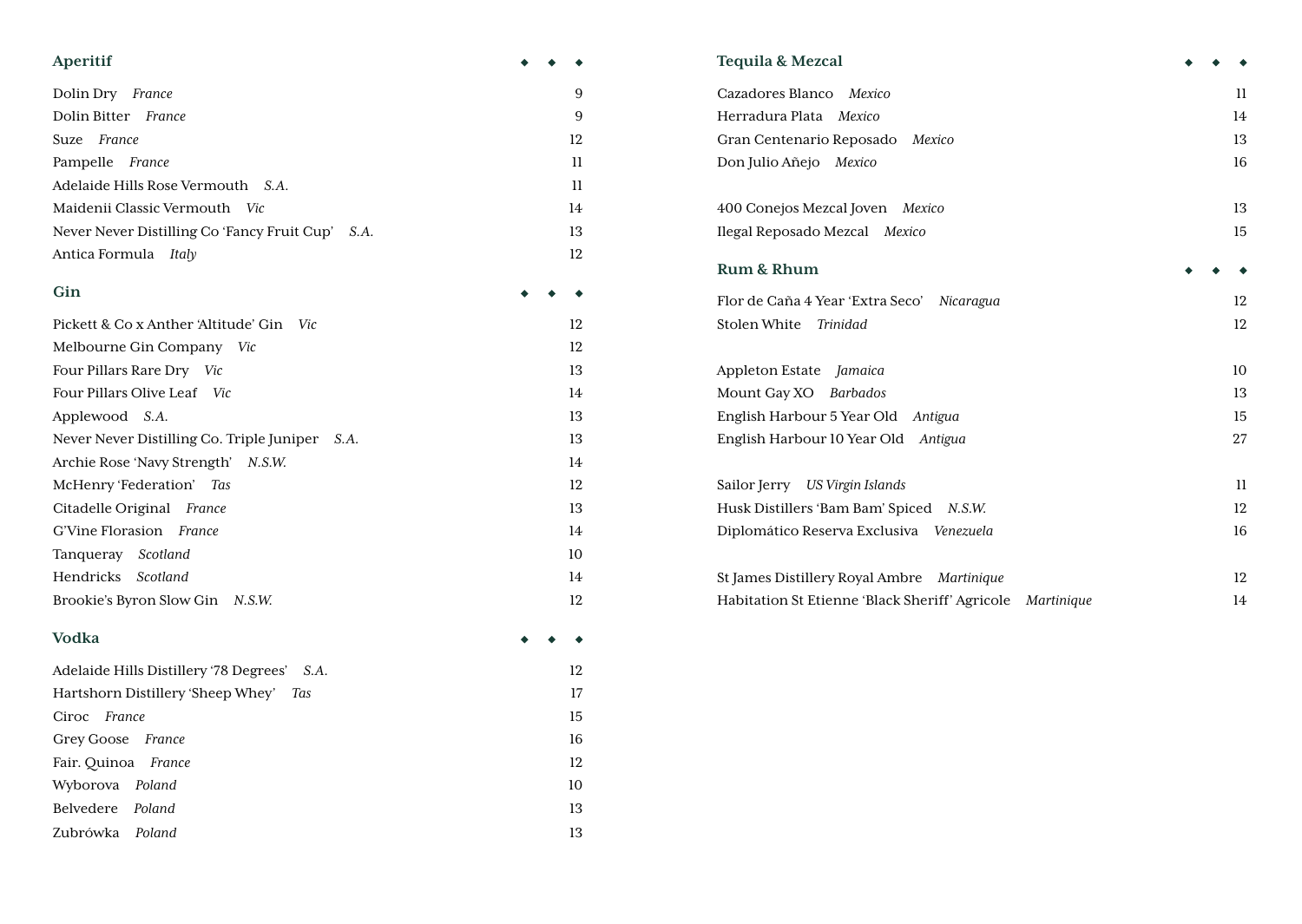| Whisky & Whiskey                                   |    | Oban 14yr Single Malt Highland, Scotland             | 17 |
|----------------------------------------------------|----|------------------------------------------------------|----|
| Makers Mark Bourbon U.S.A.                         | 10 | Macallan Single Malt 12yr Highland, Scotland         | 16 |
| Bib & Tucker 6 Year Old Bourbon U.S.A.             | 19 | Highland Park 18yr Highland, Scotland                | 28 |
| Michter's Sour Mash Whiskey U.S.A.                 | 16 | Aberfeldy 21yr Highland, Scotland                    | 39 |
| Sazerac Rye U.S.A.                                 | 17 | Glenmorangie 'Signet' Highland, Scotland             | 42 |
| The Gospel Solera Rye Victoria                     | 14 | Aberlour A'Bunadh Single Malt Speyside, Scotland     | 20 |
| Starward Two Fold Victoria                         | 12 | Craigellachie 17yr Speyside, Scotland                | 25 |
| Lark Distillery Classic Cask Tasmania              | 35 |                                                      |    |
|                                                    |    | Laphroaig 10yr Single Malt Islay, Scotland           | 14 |
| Michel Couvreur 'Intravagan'za' Single Malt France | 17 | Ardbeg 10yr Islay, Scotland                          | 15 |
|                                                    |    | Bruichladdich Octomore 10.1 Islay, Scotland          | 42 |
| Jameson Ireland                                    | 10 |                                                      |    |
| Writer's Tears 'Double Oak' Ireland                | 15 | Bladnoch Adela 15 Year Old Lowlands, Scotland        | 28 |
|                                                    |    | Isle of Jura 'Seven Wood' Single Malt Jura, Scotland | 19 |
| Nikka Coffey Grain Japan                           | 18 |                                                      |    |
| Tokinoka 'Black' Whiteoak Japan                    | 21 |                                                      |    |
| Johnnie Walker Black Label Scotland                | 13 |                                                      |    |
| Johnnie Walker Blue Label Scotland                 | 35 |                                                      |    |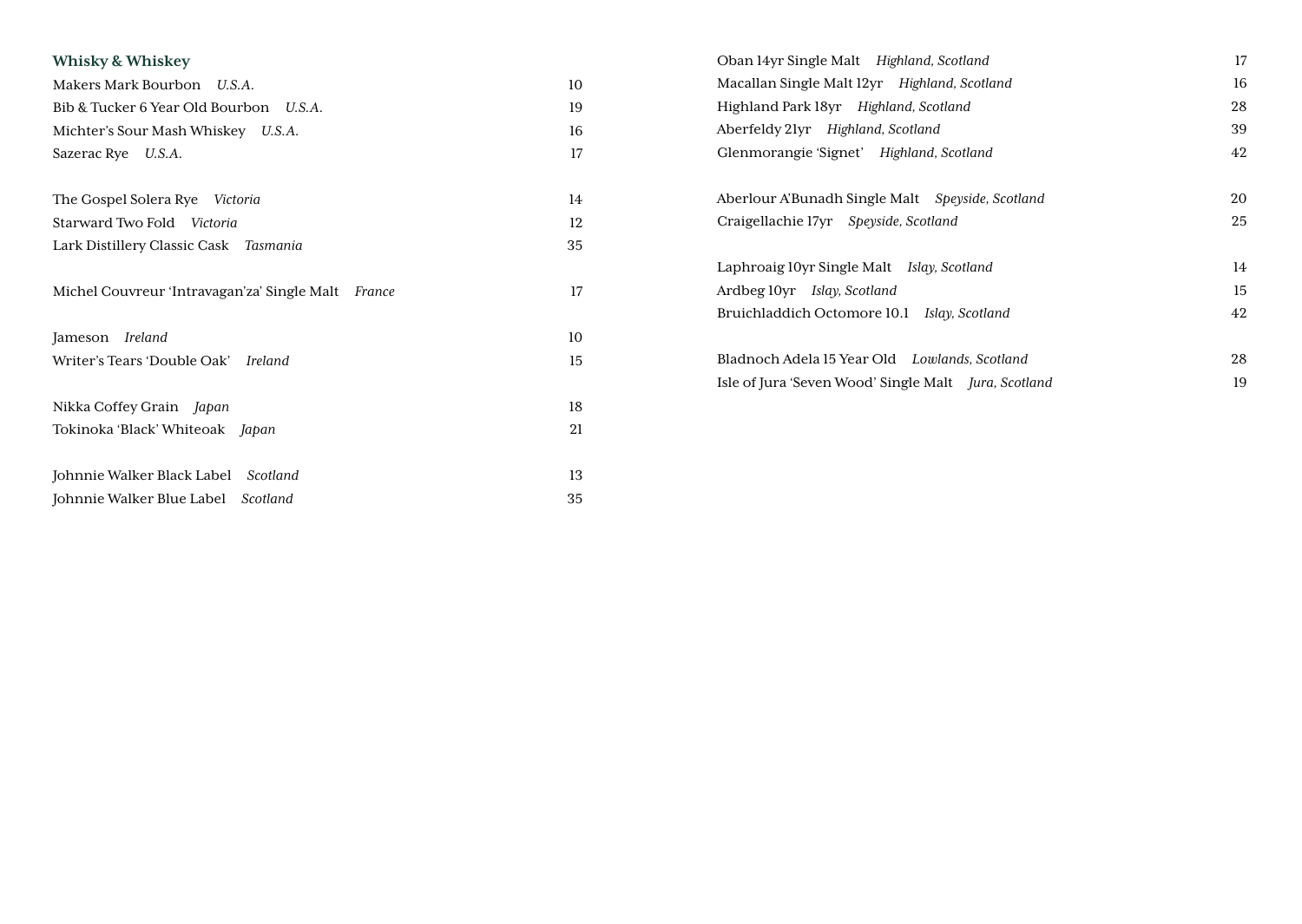## **Amaro**  $\begin{array}{ccc}\n\bullet & \bullet & \bullet\n\end{array}$  $\bullet$ Amaro Montenegro *Italy* 9 Averna *Italy* 12 Fernet Branca *Italy* 13 Braulio *Italy* 11 Limonio Amaro *Italy* 18 Okar Amaro *S.A.* 10

| Liqueurs                                                            |  |    |
|---------------------------------------------------------------------|--|----|
| Brookie's 'Mac.' Macadamia & Wattleseed N.S.W.                      |  | 12 |
| Frangelico<br>Italν                                                 |  | 9  |
| Cointreau <i>France</i>                                             |  | 10 |
| Liqueur de Coing France                                             |  | 12 |
| Chartreuse Cuvée des Meilleurs Quyriers de France Sommeliers France |  | 16 |

2004 Vedrenne Vieux Marc des Hospices de Beaune *France* 17

 $\begin{array}{ccccccccccccc} \bullet & \bullet & \bullet & \bullet & \bullet \end{array}$ 

 $\begin{array}{ccccccccccccc} \bullet & \bullet & \bullet & \bullet & \bullet \end{array}$ 

**Eau de Vie** Bertrand Poire William *France* 16

# **Cognac, Armagnac & Calvados**

| Normandin-Mercier VSOP 7yrs Petite Champagne Cognac<br>France   | 15 |
|-----------------------------------------------------------------|----|
| Frapin 'Chateau Fontpinot' XO Grande Champagne Cognac<br>France | 29 |
| 2001 Grosperrin Fins Bois Cognac France                         | 32 |
| Sullivans Cove XO 'Double Cask' Brandy<br>Tas                   | 40 |
|                                                                 |    |
| 1985 Delord Bas-Armagnac<br>France                              | 18 |
| Darroze Les Grands Assemblages 20yrs Bas-Armagnac<br>France     | 20 |
|                                                                 |    |
| 2003 Victor Gontier Domfrontais Calvados<br>France              | 14 |
| Christian Drouin XO Pays d'Auge Calvados France                 | 17 |

| <b>Fortified Wines</b>                                          |     |  |
|-----------------------------------------------------------------|-----|--|
| Gutiérrez Colosìa Fino Sherry<br>Spain                          | 13  |  |
| Sánchez Romate 'Cardenal Cisneros' Pedro Ximenez Spain          | 15  |  |
| Dadelion Vinyards 'Legacy of Australia' Pedro Ximenez Australia | 14  |  |
| Niepoort 'Late Bottled Vintage' Porto Portugal<br>2017          | 18  |  |
| Pereira D'Oliveiras Tinta Negra 5 Year Old Madeira<br>Portugal  | 15. |  |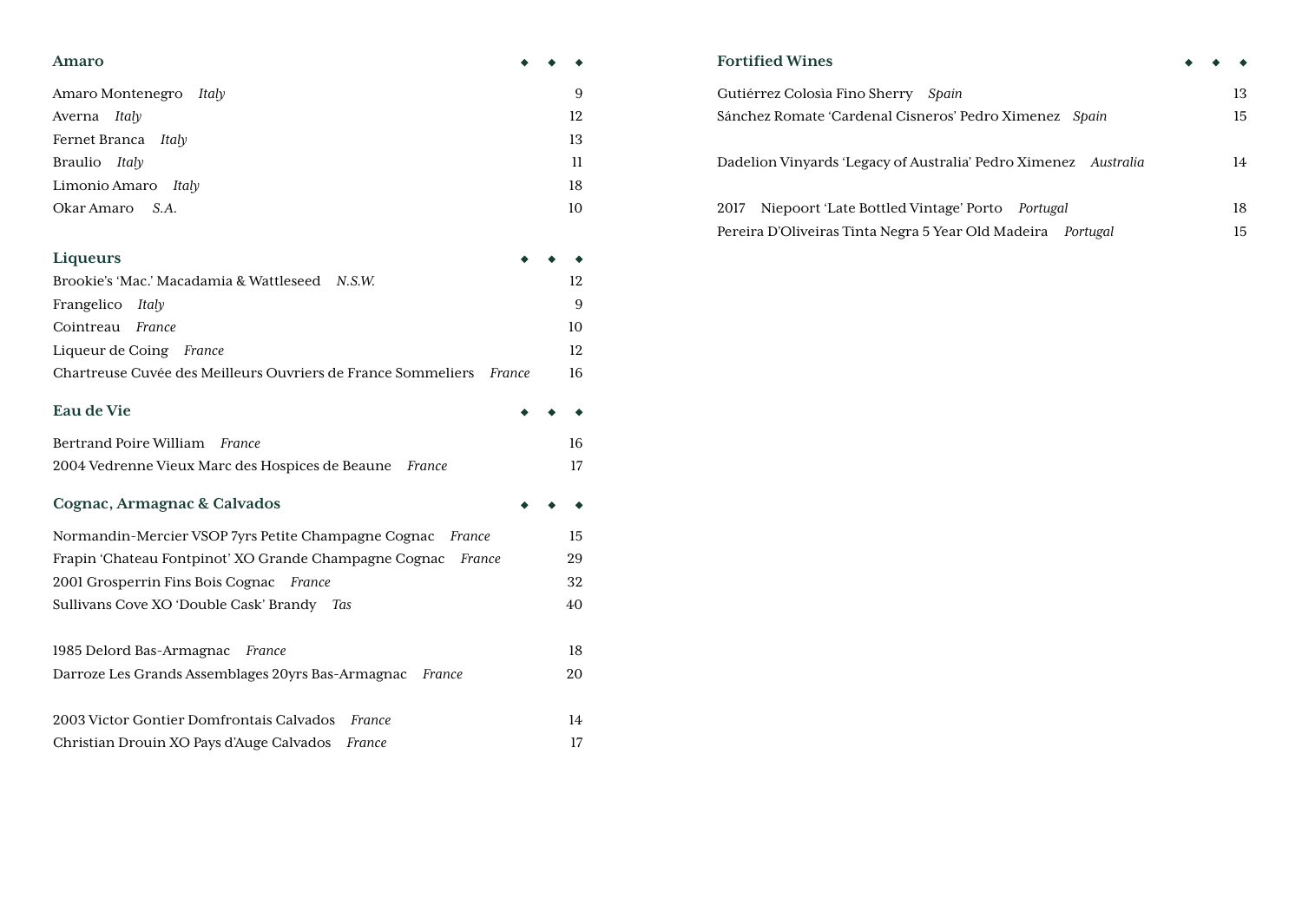# **Wines By The Glass**

## **Sparkling**

| NV   | Pirie<br>Chardonnay Pinot Noir Tamar Valley, Tas                                                            | 15 |
|------|-------------------------------------------------------------------------------------------------------------|----|
| NV.  | De Saint-Gall 'Le Tradition' Premier Cru<br>Chardonnay Pinot Noir Pinot Meunier Champagne, France           | 25 |
|      | White                                                                                                       |    |
| 2019 | Gembrook Hill<br>Sauvignon Blanc Yarra Valley, Vic                                                          | 16 |
| 2020 | Pooley<br>Riesling Coal River Valley, Tas                                                                   | 18 |
| 2021 | A.T Richardson 'Chockstone'<br>Pinot Gris Grampians, Vic                                                    | 15 |
| 2020 | Réserve Mont-Redon Côtes du Rhône Blanc<br>Grenache Blanc Clairette Rhône Valley, France                    | 15 |
| 2020 | Domaine du Pas Saint Martin 'La Pierre Frite'<br>Chenin Blanc<br>Saumur, France                             | 18 |
|      | 2020 Valentine<br>Chardonnay<br>Yarra Valley, Vic                                                           | 16 |
|      | 2020 Domaine Luneau-Papin 'La Grange' Muscadet-Sèvre et Maine Sur Lie V.V.<br>Muscadet Loire Valley, France | 19 |
|      | 2020 Jean Defaix Chablis<br>Chardonnay Burgundy, France                                                     | 25 |
|      | 2020 Alphonse Mellot Sancerre 'La Moussieré'<br>Sauvignon Blanc Loire Valley, France                        | 36 |
|      | Rosé                                                                                                        |    |
| 2020 | Triennes Rosé IGP Méditerranée<br>Cabernet Sauvignon Syrah Cinsault<br>Provence, France                     | 15 |

### **Red**

|      | 2019 Thousand Candles 'Gathering Field'<br>Pinot Noir Yarra Valley, Vic            | 14 |
|------|------------------------------------------------------------------------------------|----|
|      | 2020 Château de Pizay<br>Gamay Beaujolais, France                                  | 14 |
|      | 2020 Rive Droite Rive Gauche Côtes du Rhône<br>Grenache Syrah Rhône Valley, France | 14 |
|      | 2020 Yves Cuilleron 'Les Vignes d'a Côté'<br>Syrah Rhône Valley, France            | 16 |
| 2019 | Cirillo 'Single Vineyard'<br>Mataro Barossa Valley, S.A.                           | 16 |
| 2019 | Clos de Gamot 'Le Gamotin'<br>Malbec Cahors, France                                | 18 |
| 2017 | Xavier Monnot Bourgogne Rouge<br>Pinot Noir Burgundy, France                       | 28 |
| 2019 | Château Dauzac 'D' de Dauzac<br>Cabernet Sauvignon Merlot Bordeaux, France         | 22 |
|      | <b>Sweet</b>                                                                       |    |
| 2017 | Le Tertre du Lys d'Or Sauternes<br>Sauvignon Blanc Sémillon Bordeaux, France       | 19 |
| 2015 | Mas Amiel Vintage Blanc                                                            | 16 |
|      | Grenache Gris Roussillon, France                                                   |    |

 $\begin{array}{ccccccccc}\n\bullet & & \bullet & & \bullet & & \bullet & & \bullet\n\end{array}$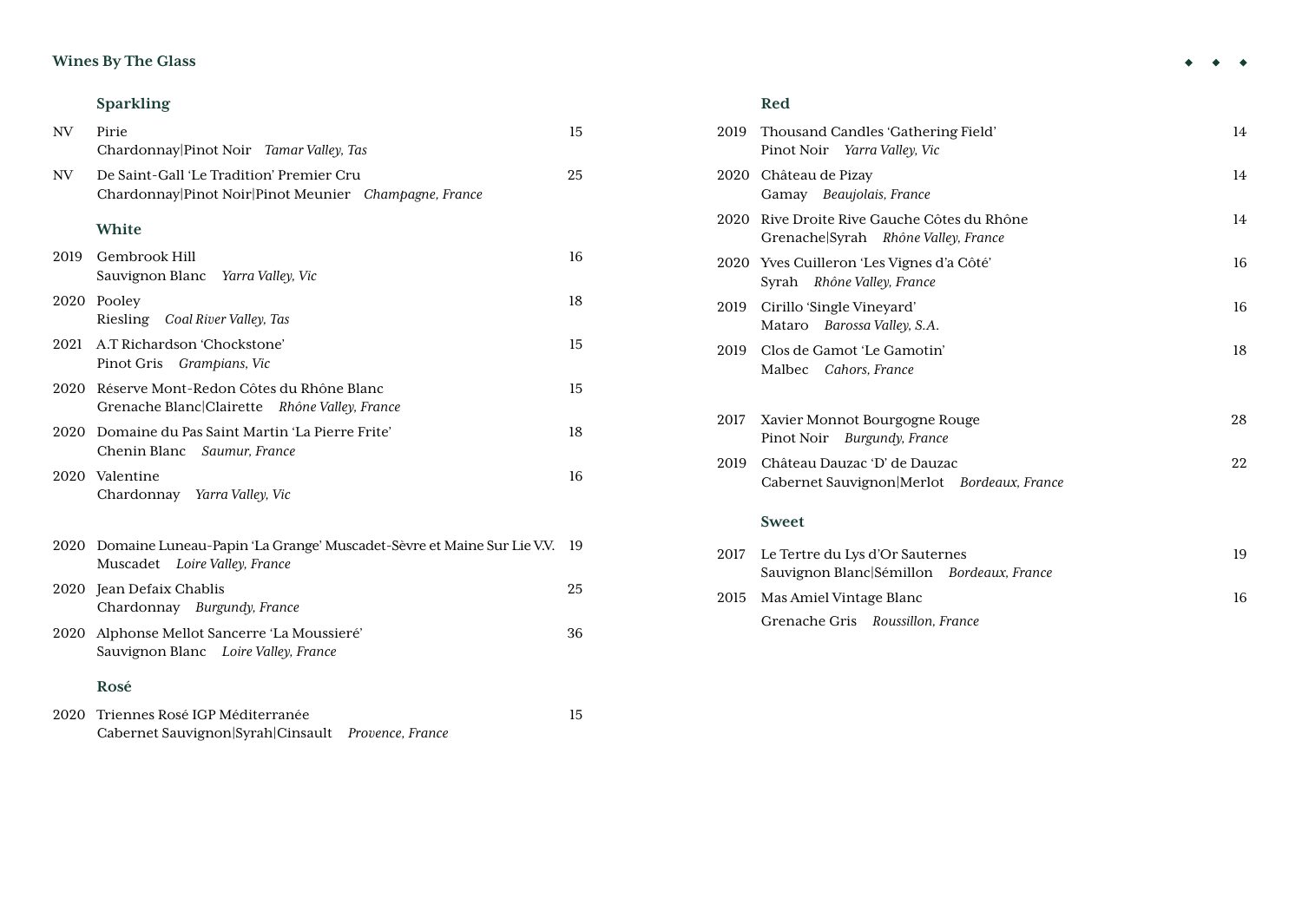|      | <b>Sparkling Wine &amp; Champagne</b>                                                                 |      |  |
|------|-------------------------------------------------------------------------------------------------------|------|--|
| NV   | Cester Camillo Prosecco Brut<br>Glera Chardonnay Veneto, Italy                                        | 55   |  |
| NV   | La Villa Blanc de Blancs<br>Chardonnay North West Tas                                                 | 95   |  |
| NV   | Chevalier Blanc de Blancs Brut Monopole<br>Chardonnay Burgundy, France                                | 69   |  |
| NV   | Louis Bouillot 'Perle de Vigne' Grande Reserve<br>Chardonnay Pinot Noir Burgundy, France              | 87   |  |
| NV   | De Saint-Gall 'Le Tradition' Premier Cru<br>Chardonnay Pinot Noir Pinot Meunier Champagne, France     | 172  |  |
| NV   | Dehours & Fils 'Trio S' Solera Brut<br>Pinot Meunier Pinot Noir Chardonnay Vallée de la Marne, France | 335  |  |
| NV   | J M Sélèque 'Solessence'<br>Chardonnay Pinot Meunier Pinot Noir<br>Champagne, France                  | 215  |  |
| NV   | Billecart-Salmon Brut Rosé<br>Pinot Noir<br>Mareuil-sur-Aji, France                                   | 312  |  |
| NV   | Laurent-Perrier Cuvée Brut Rosé<br>Pinot Noir<br>Tours-sur-Marne, France                              | 225  |  |
| NV   | Larmandier-Bernier Longitude ler Cru Blanc de Blancs<br>Chardonnay Champagne, France                  | 430  |  |
| NV   | Jacquesson Cuvée No. '744'<br>Chardonnay Pinot Noir<br>Champagne, France                              | 365  |  |
| NV   | Laherte Frères 'Ultradition' Extra-Brut<br>Pinot Meunier Chardonnay Pinot Noir Chavot, France         | 280  |  |
| 2017 | Pierre Paillard 'Les Parcelles' Bouzy Grand Cru<br>Pinot Noir Chardonnay Champagne, France            | 265  |  |
| 2011 | Dehour & Fils Lieu Dit "Côte en Bosses"<br>Chardonnay Pinot Meunier Pinot Noir<br>Champagne, France   | 375  |  |
| 2015 | Pierre Gimonnet & Fils 'Cuvée Fleuron' Blanc de Blancs<br>Chardonnay Côte des Blancs, France          | 225  |  |
| 2010 | Dom Pérignon<br>Chardonnay Pinot Noir<br>Épernay, France                                              | 615  |  |
|      | 2002 Dom Pérignon 'P2'<br>Chardonnay Pinot Noir<br>Épernay, France                                    | 1150 |  |

| <b>Riesling</b> |                                                                                      |     |
|-----------------|--------------------------------------------------------------------------------------|-----|
| 2021            | Clos Clare 'Watervale'<br>Riesling<br>Clare Valley, S.A.                             | 82  |
| 2021            | Cooter & Cooter 'Watervale'<br>Riesling<br>Clare Valley, S.A.                        | 63  |
| 2011            | O'Leary Walker 'Polish Hill River'<br>Riesling<br>Clare Valley, S.A.                 | 95  |
| 2021            | Crawford River 'Young Vines'<br>Riesling<br>Henty, Vic                               | 89  |
| 2019            | Quiet Mutiny 'Charlotte's Elusion'<br>Riesling<br>Derwent River, Tas                 | 102 |
|                 | 2020 Pooley<br>Riesling<br>Coal River Valley, Tas                                    | 105 |
| 2021            | Singlefile<br>Riesling<br>Great Southern, W.A.                                       | 71  |
|                 | <b>Sauvignon Blanc &amp; Blends</b>                                                  |     |
| 2019            | Ros Ritchie<br>Sauvignon Blanc<br>Yarra Valley, Vic                                  | 59  |
| 2019            | Medhurst<br>Sauvignon Blanc<br>Yarra Valley, Vic                                     | 76  |
| 2019            | Gembrook Hill<br>Sauvignon Blanc<br>Yarra Valley, Vic                                | 80  |
|                 | 2020 Domaine Jean-Marie Berthier 'L'Instant'<br>Sauvignon Blanc Loire Valley, France | 64  |
|                 | 2020 Domaine Delaporte Sancerre<br>Sauvignon Blanc<br>Loire Valley, France           | 130 |
| 2020            | Alphonse Mellot Sancerre 'La Moussieré'<br>Sauvignon Blanc<br>Loire Valley, France   | 195 |
|                 | 2020 Pierre Morin Sancerre Vielles Vignes<br>Sauvignon Blanc<br>Loire Valley, France | 115 |
| 2016            | Château Thieuley Blanc<br>Sauvignon Blanc Sémillon Bordeaux, France                  | 74  |
| 2021            | Sorrenberg<br>Sauvignon Blanc Sémillon<br>Beechworth, Vic                            | 140 |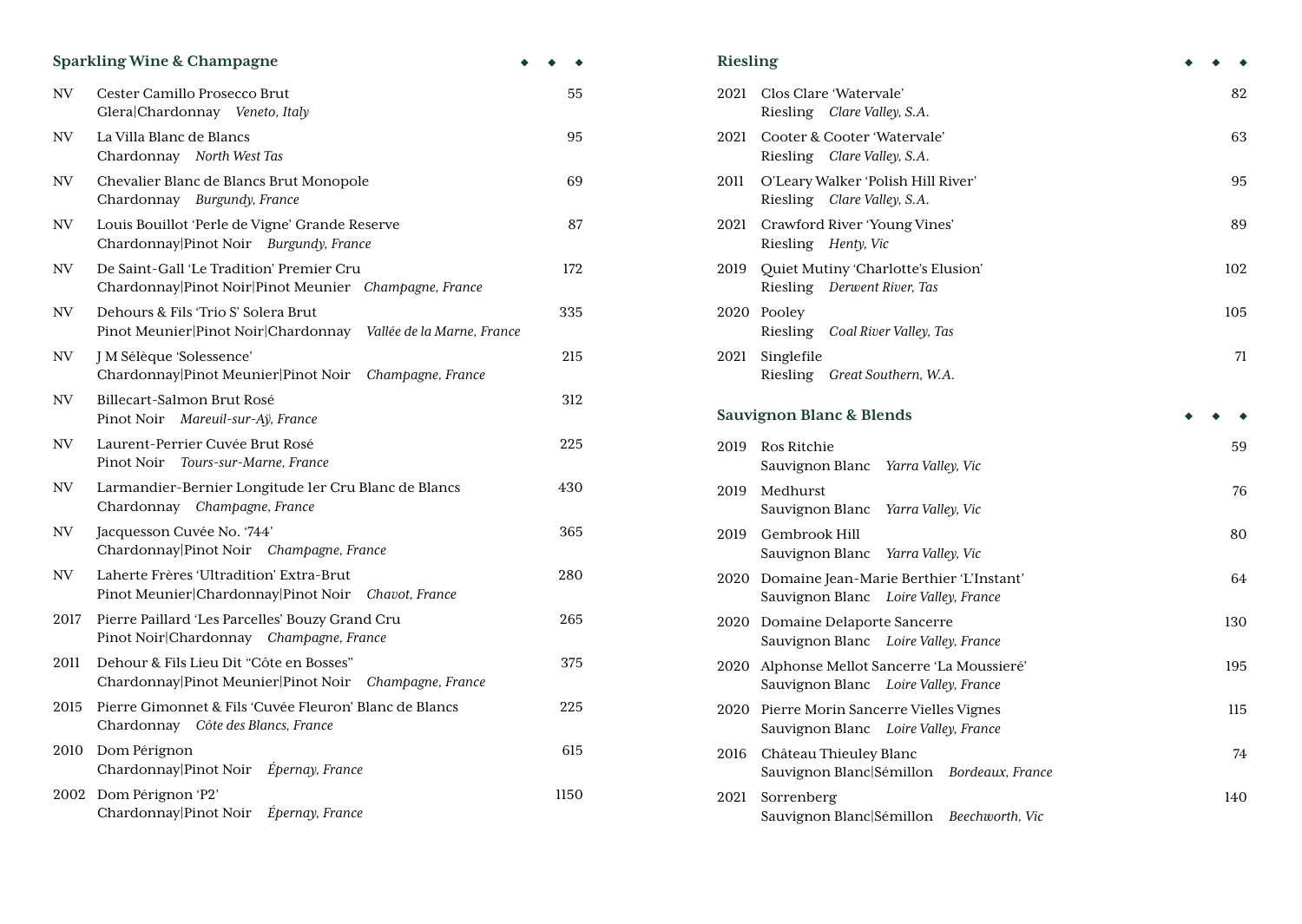|      | <b>Alternative White Varieties</b>                                                                                    |     |
|------|-----------------------------------------------------------------------------------------------------------------------|-----|
| 2019 | Zind-Humbrecht<br>Pinot Blanc Alsace, France                                                                          | 94  |
|      | 2020 L.A.S. Vino 'CBDB'<br>Chenin Blanc Margaret River, W.A.                                                          | 134 |
|      | 2020 Corymbia 'Rocket's Vineyard'<br>Chenin Blanc Swan Valley, W.A.                                                   | 70  |
|      | 2020 Domaine du Pas Saint Martin 'La Pierre Frite'<br>Chenin Blanc<br>Saumur, France                                  | 105 |
|      | 2020 Réserve Mont-Redon Côtes du Rhône Blanc<br>Grenache Blanc Clairette Rhône Valley, France                         | 70  |
|      | 2020 Jean-Luc Jamet 'Couzou' Côtes du Rhône Blanc<br>Marsanne Viognier Roussanne Rhône Valley, France                 | 170 |
|      | 2020 Domaine Luneau-Papin 'La Grange' Muscadet-Sèvre et Maine Sur Lie V.V.<br>Melon de Bourgogne Loire Valley, France | 95  |
| 2019 | Sauvion 'Les Bosquets'<br>Chenin Blanc Loire Valley, France                                                           | 85  |
|      | 2020 Marc Bredif Vouvray<br>Chenin Blanc Loire Valley, France                                                         | 75  |
|      | 2020 Guilhem & J-Hugues Goisot Bourgogne Blanc<br>Aligoté<br>Burgundy, France                                         | 120 |
| 2018 | Anne Boisson<br>Aligoté Burgundy, France                                                                              | 245 |
| 2021 | <b>Mutual Promise</b><br>Garganega King Valley, Vic                                                                   | 70  |
| 2010 | Didier Grappe Vin Jaune 620ml<br>Savagnin <i>Jura</i> , France                                                        | 425 |
| 2018 | Domaine du Pélican Arbois Ouillé<br>Savagnin Jura, France                                                             | 220 |
|      | 2020 Domaine Rolet Arbois Ouillé<br>Savagnin <i>Jura</i> , France                                                     | 128 |
| 2018 | Domaine Anne Gros & Jean-Paul Tollot 'La Vermentino'<br>Vermentino Côtes du Brian, France                             | 130 |
| 2020 | Yves Cuilleron 'Les Vignes d'a Côté'<br>Marsanne Rhône Valley, France                                                 | 91  |

| <b>Pinot Gris</b>                                                   |                                                                   |
|---------------------------------------------------------------------|-------------------------------------------------------------------|
| 2021<br>Quartier<br>Pinot Gris<br>Mornington Peninsula, Vic         | 65                                                                |
| A.T Richardson 'Chockstone'<br>2021<br>Pinot Gris<br>Grampians, Vic | 70                                                                |
| 2021<br>Holm Oak<br>Pinot Gris<br>Tamar Valley, Tas                 | 70                                                                |
| Paul Blanck<br>2019<br>Pinot Gris<br>Alsace, France                 | 89                                                                |
| Chardonnay                                                          |                                                                   |
| Sunshine Creek<br>2018<br>Chardonnay Yarra Valley, Vic              | 75                                                                |
| 2019<br>Rob Dolan x Pickett & Co.<br>Chardonnay Yarra Valley, Vic   | 70                                                                |
| 2019<br>Stone's Throw<br>Chardonnay<br>Multi Regional, Vic          | 55                                                                |
| 2019<br>Lyons Will<br>Chardonnay<br>Macedon Ranges, Vic             | 120                                                               |
| 2021<br>Scorpo 'Aubaine'<br>Mornington Peninsula, Vic<br>Chardonnay | 83                                                                |
| 2019<br>Kooyong Farrago<br>Chardonnay<br>Mornington Peninsula, Vic  | 148                                                               |
| 2019<br>Bass River '1835'<br>Chardonnay                             | 74                                                                |
| 2020 Mount Macleod<br>Chardonnay                                    | 66                                                                |
| 2020 By Farr 'GC'<br>Chardonnay<br>Geelong, Vic                     | 290                                                               |
| 2019<br>Giaconda Estate                                             | 535                                                               |
| 2019<br>Dalrymple 'Cave Block'<br>Chardonnay Pipers River, Tas      | 99                                                                |
| 2018<br>Freycinet<br>Chardonnay<br>Bicheno, Tas                     | 116                                                               |
| 2015<br>S. Delafont 'Limoux'<br>Languedoc, France<br>Chardonnay     | 128                                                               |
|                                                                     | Gippsland, Vic<br>Gippsland, Vic<br>Chardonnay<br>Beechworth, Vic |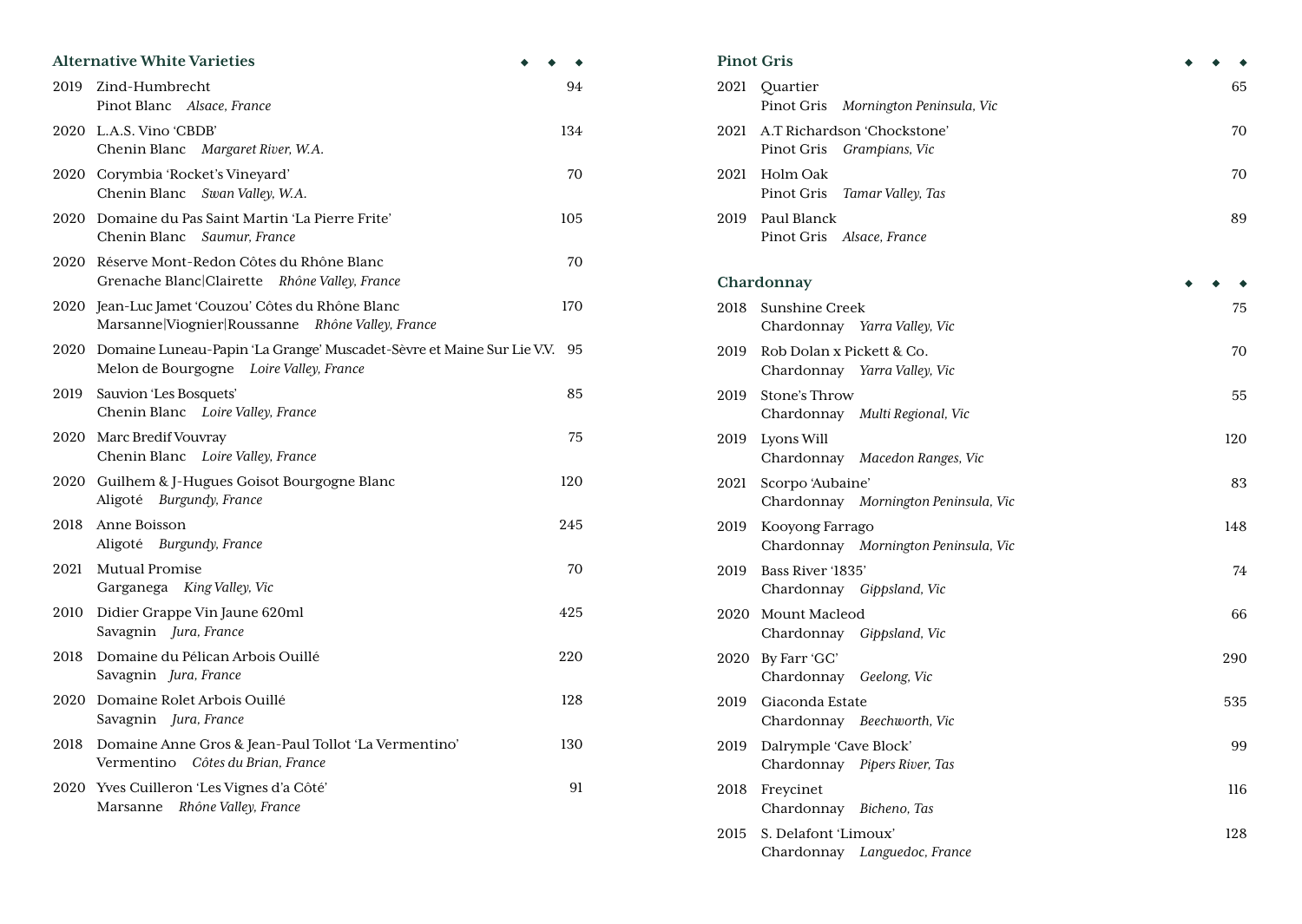|      | <b>White Burgundy</b>                                                                      |      |
|------|--------------------------------------------------------------------------------------------|------|
|      | 2020 J.Moreau & Fils<br>Chardonnay South West France                                       | 65   |
|      | 2020 André Bonhomme 'Mâcon Villages' Vieilles Vignes<br>Chardonnay Burgundy, France        | 95   |
| 2019 | <b>JJ Vincent Bourgogne Blanc</b><br>Chardonnay Burgundy, France                           | 88   |
| 2017 | Xavier Monnot 'Les Grandes Coutures' Bourgogne Blanc<br>Chardonnay Burgundy, France        | 151  |
| 2020 | Jean Defaix Chablis<br>Chardonnay Burgundy, France                                         | 125  |
| 2019 | Maurice Tremblay Chablis<br>Chardonnay Burgundy, France                                    | 128  |
| 2019 | Pierrick Laroche 'Domaine des Hâtes' Les Châtillons Chablis<br>Chardonnay Burgundy, France | 136  |
|      | 2000 Domaine Bonneau du Matray Corton-Charlemagne Grand Cru<br>Chardonnay Burgundy, France | 1100 |
| 2015 | Domaine Bonneau du Matray Corton-Charlemagne Grand Cru<br>Chardonnay Burgundy, France      | 1550 |
| 1999 | Domaine Rougeot 'Les Charmes' Meursault Charmes ler Cru<br>Chardonnay Burgundy, France     | 490  |
| 2018 | Olivier Leflaive Puligny-Montrachet<br>Chardonnay Burgundy, France                         | 420  |
| 2019 | Château-Fuissé 'Tête de Cuvée' Pouilly Fuissé<br>Chardonnay Burgundy, France               | 165  |
| 2018 | Château des Quarts Pouilly-Fuissé<br>Chardonnay Burgundy, France                           | 350  |
| 2018 | Domaine Leflaive Mâcon-Verzé<br>Chardonnay Burgundy, France                                | 174  |
| 2010 | Etienne Sauzet 'Les Perrières' Puligny-Montrachet ler Cru<br>Chardonnay Burgundy, France   | 600  |

| Rosé |                                                                                           |     |
|------|-------------------------------------------------------------------------------------------|-----|
| 2021 | Hay Shed Hill<br>Pinot Noir Margaret River, W.A.                                          | 62  |
| 2021 | Vino Intrepido 'The Sharpest Thorn'<br>Sangiovese Heathcote, Vic                          | 73  |
| 2018 | Domaine Rolet 'Beaux Jours' Arbois<br>Poulsard Jura, France                               | 95  |
|      | 2020 Château Peyrol<br>Grenache Cinsault Syrah Provence, France                           | 66  |
| 2019 | Rimauresq 'Cru Classé'<br>Grenache Cinsault Mourvèdre Provence, France                    | 105 |
| 2019 | Clos Cibonne 'Cuvée Prestige Caroline'<br>Tibouren Grenache Syrah Provence, France        | 165 |
| 2019 | Le Fou<br>Grenache Cinsault Languedoc-Roussillon, France                                  | 59  |
|      | 2020 Triennes Rosé IGP Méditerranée<br>Cabernet Sauvignon Syrah Cinsault Provence, France | 75  |
|      | <b>Alternative Reds &amp; Blends</b>                                                      |     |
| 2019 | Clos de Gamot 'Le Gamotin'<br>Malbec Cahors, France                                       | 90  |
| 2021 | Mount Majura<br>Mondeuse Canberra District, A.C.T.                                        | 83  |
| 2019 | Cirillo 'Single Vineyard'<br>Mataro Barossa Valley, S.A.                                  | 80  |
| 2021 | Silent Noise 'MF'<br>Grenache McLaren Vale, S.A.                                          | 78  |
| 2021 | Fighting Gully Road<br>Sangiovese Beechworth, Vic                                         | 85  |
| 2018 | Toby Bekkers<br>Grenache<br>McLaren Vale, S.A.                                            | 184 |
|      | 2017 Luigi Baudana Barolo Ceretta<br>Nebbiolo<br>Barolo, Italy                            | 405 |
| 2019 | Reed 'Bambina'<br>Nebbiolo<br>Heathcote, VIC                                              | 145 |
| 2018 | Yarra Yering Dry No. 2<br>Shiraz Viognier Marsanne Mataro<br>Yarra Valley, VIC            | 395 |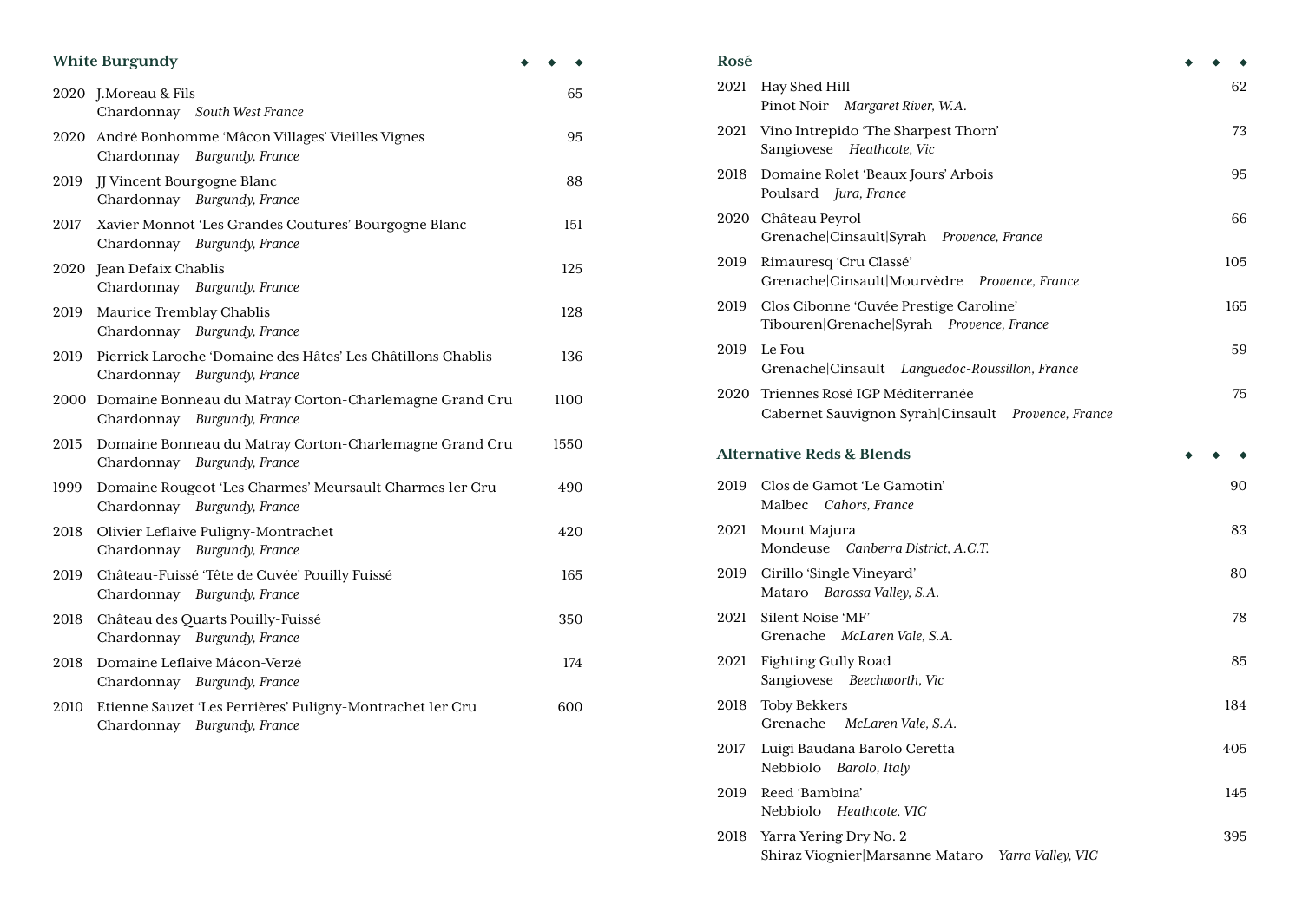|      | <b>Red Burgundy</b>                                                                                                           |      |  |
|------|-------------------------------------------------------------------------------------------------------------------------------|------|--|
|      | 2020 Armand Heitz Bourgogne Rouge<br>Burgundy, France<br>Pinot Noir                                                           | 140  |  |
| 2017 | Xavier Monnot Bourgogne Rouge<br>Burgundy, France<br>Pinot Noir                                                               | 138  |  |
| 2013 | Domaine Ann Parent Bourgogne Rouge<br>Burgundy, France<br>Pinot Noir                                                          | 185  |  |
| 2019 | Domaine de la Vougeraie 'Terres de Famillé'<br>Pinot Noir<br>Burgundy, France                                                 | 195  |  |
|      | 2008 Domaine Arnoux Lachaux Latricières-Chambertin Grand Cru<br>Pinot Noir<br>Burgundy, France                                | 1850 |  |
| 2014 | Domaine Armand Rousseau Clos de la Roche Grand Cru<br>Pinot Noir<br>Burgundy, France                                          | 1985 |  |
| 2013 | Domaine du Clos de Tart Grand Cru<br>Pinot Noir<br>Burgundy, France                                                           | 1450 |  |
| 2011 | Domaine Comte Georges de Vogüé Musigny Grand Cru<br>Pinot Noir<br>Burgundy, France                                            | 2200 |  |
| 2017 | Domaine Hudelot-Noellat Clos de Vougeot Grand Cru<br>Pinot Noir<br>Burgundy, France                                           | 1650 |  |
| 2017 | Domaine Lignier-Michelot Clos de la Roche Grand Cru<br>Burgundy, France<br>Pinot Noir                                         | 825  |  |
| 2019 | Domaine Ann Parent 'Les Epenots' Pommard ler Cru<br>Pinot Noir<br>Burgundy, France                                            | 720  |  |
| 2011 | Domaine Dugat-Py Gevrey-Chambertin ler Cru<br>Pinot Noir<br>Burgundy, France                                                  | 820  |  |
| 2019 | Domaine Lignier-Michelot 'Les Murgers' Nuits-Saint-Georges<br>ler Cru                                                         | 730  |  |
| 2016 | Pinot Noir<br>Burgundy, France<br>Domaine Geantet-Pansiot Chambolle-Musigny Vieilles Vignes<br>Pinot Noir<br>Burgundy, France | 350  |  |
| 2013 | David Duband Vosne-Romanée<br>Pinot Noir<br>Burgundy, France                                                                  | 390  |  |
| 2017 | Jean-Marc Bouley Volnay<br>Burgundy, France<br>Pinot Noir                                                                     | 280  |  |
| 2019 | Charles Van Canneyt 'Aux Echanges' Chambolle-Musigny<br>ler Cru<br>Pinot Noir<br>Burgundy, France                             | 590  |  |

| 2019 | Charles Van Canneyt 'Les Saint-Georges' Nuits-Saint-Georges<br>ler Cru                                         | 525 |
|------|----------------------------------------------------------------------------------------------------------------|-----|
| 2015 | Pinot Noir<br>Burgundy, France<br>Comte Armand 'Les Fremiets' Volnay ler Cru<br>Pinot Noir<br>Burgundy, France | 650 |
| 2015 | Domaine Ann Parent 'Les Chanlin' Pommard ler Cru<br>Pinot Noir Burgundy, France                                | 620 |
|      | <b>Pinot Noir</b>                                                                                              |     |
| 2020 | Thousand Candles ' Gathering Field'<br>Pinot Noir<br>Yarra Valley, Vic                                         | 68  |
| 2019 | Denton<br>Pinot Noir Yarra Valley, Vic                                                                         | 125 |
| 2019 | Rob Dolan x Pickett & Co.<br>Pinot Noir<br>Yarra Valley, Vic                                                   | 70  |
| 2021 | Proud Primary 'Up the Mountain'<br>Pinot Noir<br>Yarra Valley, Vic                                             | 85  |
| 2021 | Bird On A Wire<br>Pinot Noir<br>Yarra Valley, Vic                                                              | 110 |
| 2021 | Onannon<br>Pinot Noir<br>Mornington Peninsula, Vic                                                             | 96  |
| 2021 | Garagiste 'Balnarring'<br>Pinot Noir<br>Mornington Peninsula, Vic                                              | 112 |
| 2021 | Shadowfax<br>Pinot Noir<br>Macedon Ranges, Vic                                                                 | 98  |
| 2021 | Bannockburn<br>Pinot Noir<br>Geelong, Vic                                                                      | 152 |
| 2020 | Barringwood 'Mill Block'<br>Pinot Noir North West, Tas                                                         | 129 |
| 2018 | Dry River<br>Pinot Noir<br>Martinborough, New Zealand                                                          | 350 |
| 2019 | <b>Burn Cottage</b><br>Pinot Noir Central Otago, New Zealand                                                   | 211 |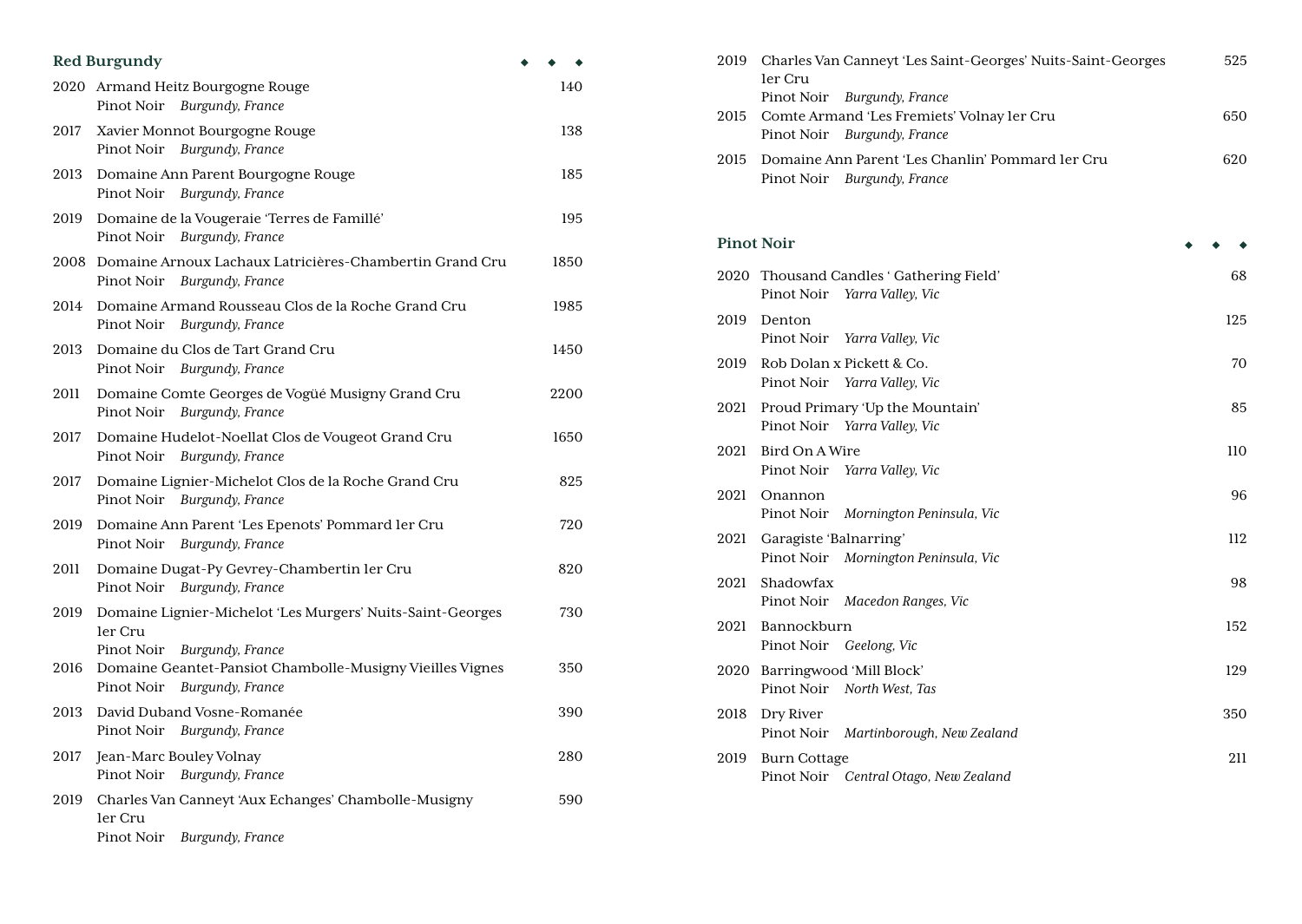| Gamay         |                                                                               |  |     |
|---------------|-------------------------------------------------------------------------------|--|-----|
| 2018          | Domaine des Marrans Beaujolais Villages<br>Beaujolais, France<br>Gamay        |  | 70  |
| 2018          | Stéphane-Aviron Beaujolais Villages<br>Gamay Beaujolais, France               |  | 76  |
| 2019          | Georges Duboeuf Moulin-à-Vent<br>Gamay<br>Beaujolais, France                  |  | 85  |
| 2017          | La Côte Étoilée 'Cuvée Première' Côte de Brouilly<br>Gamay Beaujolais, France |  | 95  |
| 2020          | Château de Pizay<br>Gamay Beaujolais, France                                  |  | 72  |
| 2019          | Château de la Terrière Beaujolais Villages<br>Gamay<br>Beaujolais, France     |  | 65  |
| <b>Shiraz</b> |                                                                               |  |     |
| 2019          | Port Phillip Estate 'Tuerong'<br>Mornington Peninsula, Vic<br>Shiraz          |  | 78  |
| 2018          | Syrahmi 'XV'<br>Heathcote, Vic<br>Shiraz                                      |  | 210 |
| 2017          | Craiglee 'JADV'<br>Shiraz Sunbury, Vic                                        |  | 110 |
| 2019          | Fallen Giants<br>Shiraz<br>Grampians, Vic                                     |  | 62  |
| 2018          | Torbreck 'The Gask'<br>Shiraz<br>Eden Valley, S.A.                            |  | 190 |
| 2018          | Barr-Eden Estate 'Avenue to Gold'<br>Shiraz<br>Eden Valley, S.A.              |  | 205 |
| 2020          | Epsilon<br>Shiraz<br>Barossa Valley, S.A.                                     |  | 69  |
|               | 2020 Izway 'Rob & Les'<br>Shiraz<br>Barossa Valley, S.A.                      |  | 89  |
| 2018          | Yalumba 'Paradox'<br>Shiraz<br>Barossa Valley, S.A.                           |  | 128 |
| 2019          | Avinta 'Old Vine'<br>Barossa Valley, S.A.<br>Shiraz                           |  | 180 |

|      | Northern Rhône                                                                                                |     |
|------|---------------------------------------------------------------------------------------------------------------|-----|
|      | 2020 Yves Cuilleron 'Les Vignes d'a Côté'<br>Syrah Rhône Valley, France                                       | 75  |
|      | 2020 Domaine de la Roche Paradis Saint-Joseph<br>Rhône Valley, France<br>Syrah                                | 162 |
|      | 2020 Pierre Gaillard Saint-Joseph Rouge<br>Syrah Rhône Valley, France                                         | 172 |
| 2017 | René Rostaing 'Ampodium' Côte-Rôtie<br>Rhône Valley, France<br>Syrah                                          | 410 |
| 2017 | Jean-Luc Jamet 'Les Terrasses' Côte-Rôtie<br>Syrah Rhône Valley, France                                       | 585 |
|      | 2002 M. Chapoutier Ermitage 'Le Méal'<br>Rhône Valley, France<br>Syrah                                        | 880 |
| 2019 | Jean-Baptise Souillard Crozes-Hermitage<br>Syrah Rhône Valley, France                                         | 210 |
|      | Southern Rhône & Blends                                                                                       |     |
|      | 2020 Rive Droite Rive Gauche Côtes du Rhône<br>Grenache Syrah Rhône Valley, France                            | 75  |
| 2019 | Pierre Amadieu 'Roulepierre' Côtes du Rhône Rouge<br>Grenache Syrah Rhône Valley, France                      | 63  |
| 2018 | Domaine Santa Duc 'Aux Lieux-Dits'<br>Grenache Syrah Mourvèdre Cinsault Gigondas, France                      | 150 |
|      | 2020 Domaine Pierre Usseglio 'L'Unique'<br>Grenache Merlot Mourvèdre Syrah Rhône Valley, France               | 92  |
| 2019 | Domaine de l'Agramante 'Ciaülà' Côtes du Rhône Rouge<br>Grenache Syrah Cinsault Counoise Rhône Valley, France | 85  |
| 2019 | Château Fontarèche Corbières<br>Carignan Grenache Mourvèdre Syrah Languedoc, France                           | 61  |
|      |                                                                                                               |     |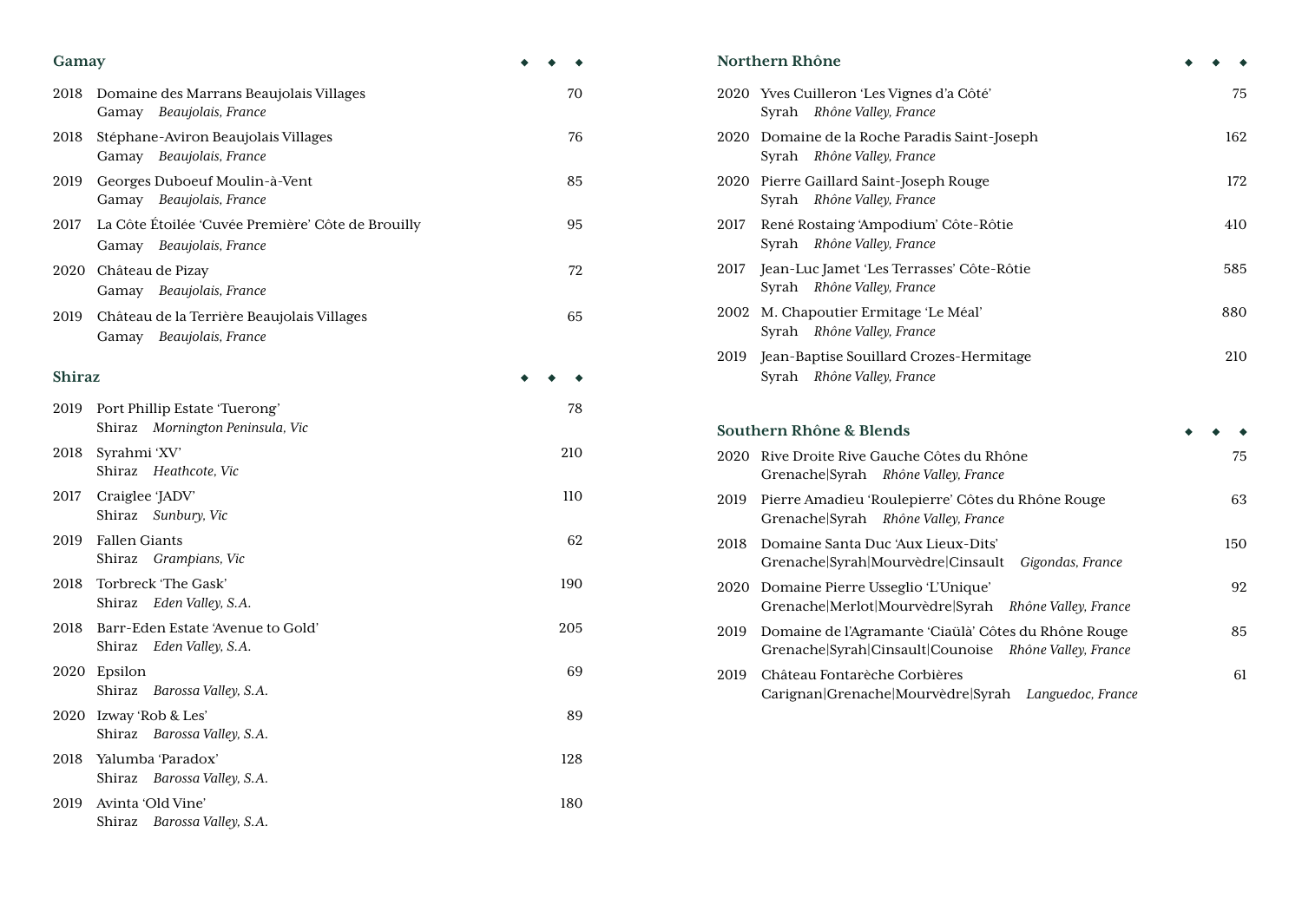|                 | <b>Bordeaux Style</b>                                                                              |  |     |  |
|-----------------|----------------------------------------------------------------------------------------------------|--|-----|--|
| 2017            | Serengale<br>Merlot Beechworth, Vic                                                                |  | 74  |  |
| 2015            | Domaine A 'Petit a'<br>Cabernet Sauvignon<br>Coal River Valleγ, Tas                                |  | 128 |  |
| 2019            | Forrest Hill Vineyard 'Highbury Fields'<br>Cabernet Sauvignon Great Southern, W.A.                 |  | 60  |  |
| 2019            | <b>Frankland Estate</b><br>Cabernet Sauvignon Frankland River, W.A.                                |  | 80  |  |
| <b>Bordeaux</b> |                                                                                                    |  |     |  |
| 2014            | Les Sources de Livran Médoc<br>Merlot Cabernet Sauvignon Petit Verdot Bordeaux, France             |  | 75  |  |
| 2016            | Château Poitevin Médoc<br>Cabernet Sauvignon Merlot Petit Verdot Bordeaux, France                  |  | 108 |  |
| 2019            | Château Dauzac 'D' de Dauzac<br>Cabernet Sauvignon Merlot Bordeaux, France                         |  | 110 |  |
| 2018            | Dame de Boüard Montagne Saint-Émilion<br>Merlot Cabernet Franc Cabernet Sauvignon Bordeaux, France |  | 150 |  |
| 2016            | Château Prieuré Marquet<br>Merlot<br>Bordeaux, France                                              |  | 115 |  |
| 2016            | Château Clinet 'Ronan'<br>Merlot Bordeaux, France                                                  |  | 90  |  |

| 2010 Château Langoa-Barton Saint-Julien                                                        | 560  |
|------------------------------------------------------------------------------------------------|------|
| Cabernet Sauvignon Merlot Cabernet Franc Bordeaux, France                                      |      |
| 2005 Château Lynch-Bages Pauillac<br>Cabernet Sauvignon Merlot Cabernet Franc Bordeaux, France | 1200 |
| 2000 Château Rauzan-Ségla Margaux                                                              | 850  |
| Cabernet Sauvignon Merlot Bordeaux, France                                                     |      |

|      | <b>Sweet Wine</b>                                                                       |     |
|------|-----------------------------------------------------------------------------------------|-----|
| 2017 | Le Tertre du Lys d'Or Sauternes 750ml<br>Sémillon Sauvignon Blanc Bordeaux, France      | 145 |
| 2018 | Delesvaux 'Passerillé' Côteaux du Layon 750ml<br>Chenin Blanc Loire Valley, France      | 114 |
| 2001 | Château Lafaurie-Peyraguey Sauternes 375ml<br>Sémillon Sauvignon Blanc Bordeaux, France | 210 |
| 2018 | Carmes de Rieussec Sauternes 375ml<br>Sémillon Sauvignon Blanc Bordeaux, France         | 88  |
| 2009 | Château d'Yquem Sauternes 375ml<br>Sémillon Sauvignon Blanc Bordeaux, France            | 925 |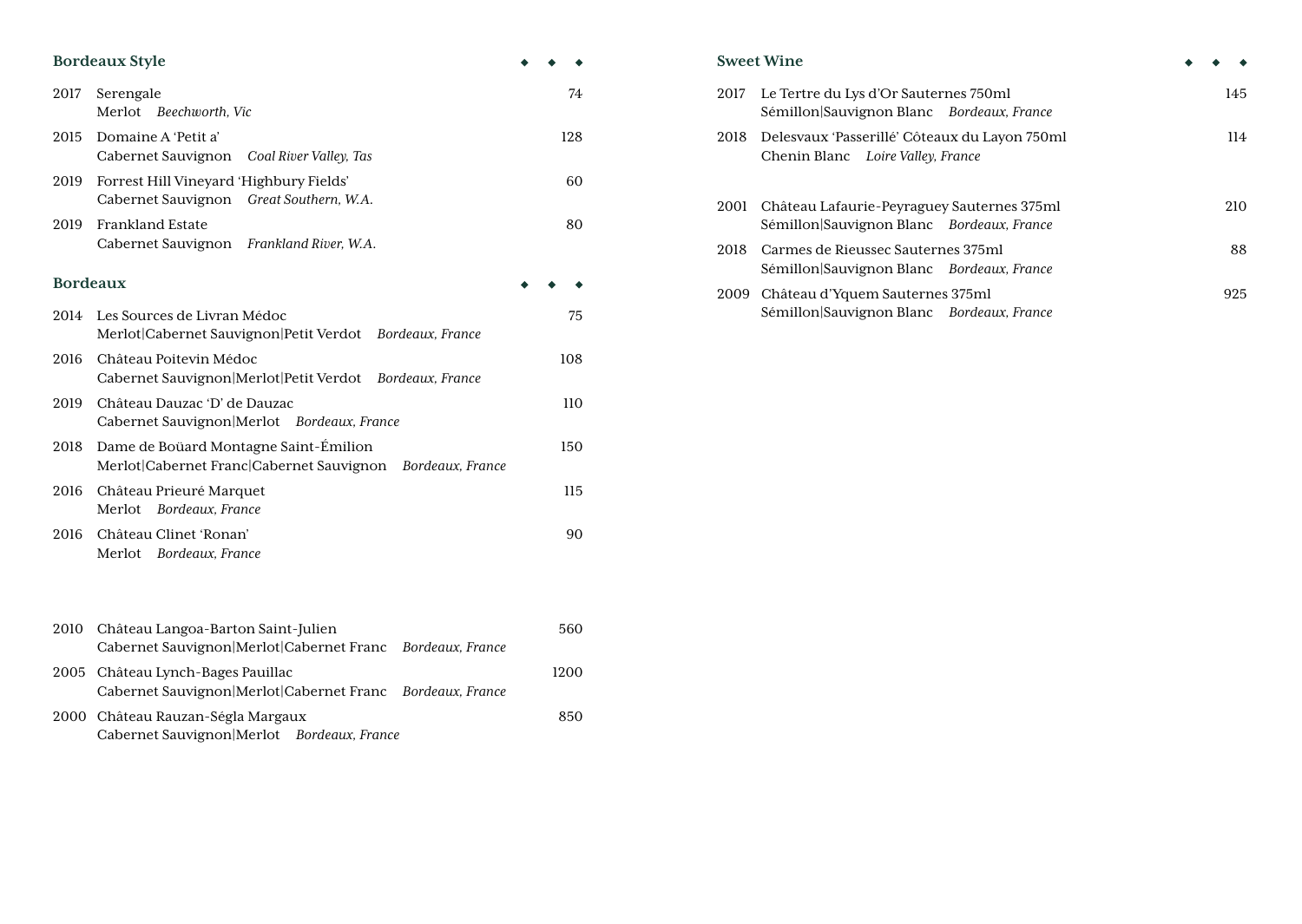#### $\bullet$  $\bullet$   $\bullet$

# **Magnums 1500ml**

#### $\blacklozenge$  $\bullet$

## **Champagne**

| NV | Pierre Gimonnet 'Cuvée Cuis' Blanc de Blancs 1er Cru | 441 |
|----|------------------------------------------------------|-----|
|    | Chardonnay Côte des Blancs, France                   |     |

## **White**

|  | 2021 Grosset 'Polish Hill' |                             | 450 |
|--|----------------------------|-----------------------------|-----|
|  |                            | Riesling Clare Valley, S.A. |     |

### **Red**

| 2016 | Domaine de l'Arlot Nuits-Saint-Georges 'Clos des Forêts' ler Cru              | 1200 |
|------|-------------------------------------------------------------------------------|------|
|      | Pinot Noir Burgundy, France                                                   |      |
| 2017 | Guigal Côtes-du-Rhône Rouge<br>Grenache Shiraz Mourvèdre Rhône Valley, France | 171  |
| 2019 | Jasper Hill 'Georgia's Paddock'<br>Shiraz Heathcote, Vic                      | 490  |

| Jeroboam 3000ml |                              | $\bullet$ $\bullet$ $\bullet$ |     |
|-----------------|------------------------------|-------------------------------|-----|
|                 | 2005   Geoff Merrill Reserve |                               | 700 |
|                 | Shiraz McLaren Vale, S.A.    |                               |     |

## **Champagne**

| NV.  | Billecart - Salmon Brut Rosé<br>Chardonnay Pinot Noir Pinot Meunier Mareuil-sur-Ay, France     | 185 |
|------|------------------------------------------------------------------------------------------------|-----|
| NV.  | Pol Roger Brut Reserve<br>Chardonnay Pinot Noir Pinot Meunier Epernay, France                  | 125 |
|      | White                                                                                          |     |
| 2019 | Pascal et Nicolas Reverdy 'Terre de Maimbray' Sancerre<br>Sauvignon Blanc Loire Valleγ, France | 63  |
| 2012 | Domaine des Baumard 'Clos de Saint Yves' Savennières<br>Chenin Blanc Loire Valley, France      | 54  |
| 2018 | Domaine William Fevre Chablis<br>Chardonnay Burgundy, France                                   | 66  |
| 2018 | Yarra Yering<br>Chardonnay Yarra Valley, Vic                                                   | 152 |
|      |                                                                                                |     |

# **Red**

|      | 2019 Kooyong Estate                                                                     |      |
|------|-----------------------------------------------------------------------------------------|------|
|      | Pinot Noir Mornington Peninsula, Vic                                                    |      |
| 2019 | Domaine Faively 'La Framboisière' Mercurey Monopole<br>Pinot Noir Burgundy, France      | 96   |
| 2017 | Château Mont-Redon Châteauneuf-du-Pape<br>Grenache Syrah Mourvèdre Rhône Valley, France | 116. |